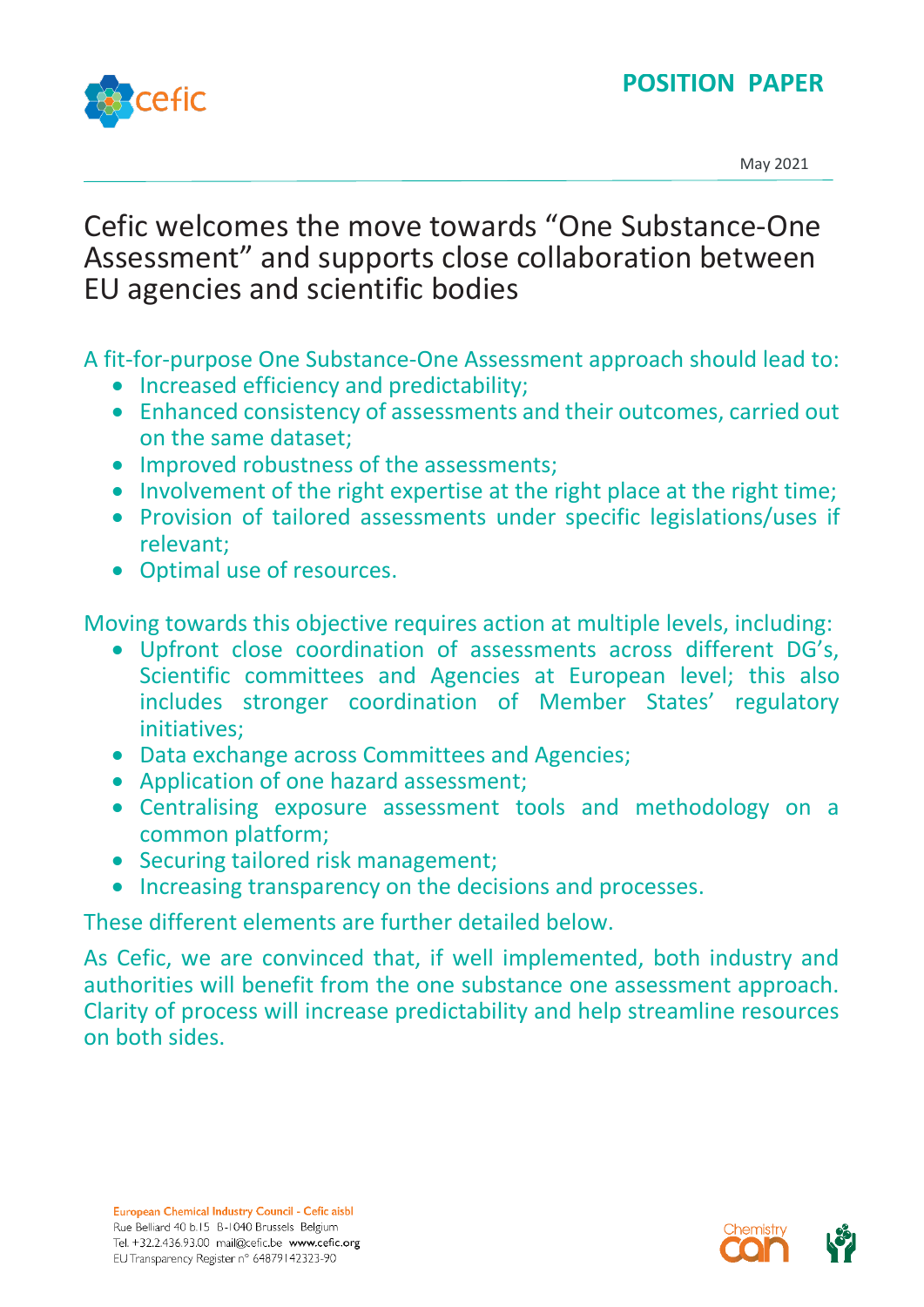

#### **Background**

Currently, different agencies and scientific committees provide advice and risk assessment to the European Commission. Their areas of intervention and their competencies are determined in the relevant pieces of legislation.

As substances and chemicals have several uses, the risk assessment of the same chemical sometimes falls under different laws and therefore needs to be performed by different agencies. While it makes sense to run risk assessments under specific legislation, it may also lead to confusion, possible conflicts and duplication of efforts if other parts of the assessment (e.g. hazard assessment) take place in parallel or are not aligned (see example below).

In most cases, the delineation of areas of competencies is clear. For example, the European Chemicals Agency (ECHA) is in charge of performing environmental and occupational risk assessment for cosmetics products while the Scientific Committee on Consumer Safety (SCCS) is in charge of assessing risks of finished (consumer) products for human health, building on the data generated under REACH and CLP (though not exclusively). In some other cases, there is a potential overlap (e.g. toys, detergents or other consumer goods, nanomaterials, food contact materials, workers' protection).

There are valid reasons why different agencies / committees have been created over time, depending on the objectives of the Regulation that establishes the mandate of a given agency/committee, the type of exposure (e.g. skin contact for cosmetics) and on the type of expertise needed. But without coordination of different processes and assessment bodies, there is a risk of inefficient use of resources, duplication of assessments and even diverging opinions, $1$  which is confusing to the general public and other stakeholders, including industry and its customers.

Situations that lead to divergent regulatory opinions on the hazards and intrinsic properties of chemicals need to be avoided as it creates uncertainty and inconsistency and undermines investments in safe and sustainable chemicals.

# *Examples of diverging opinions across Agencies:*

*ECHA carried out a three-year in-depth assessment of the DINP*2 *reproductive hazards and concluded no hazard classification was required, meaning that unlike DEHP and other low molecular weight phthalates DINP has different properties and should not be grouped with them. EFSA conducted a seven-month assessment of reproductive effects of phthalates in Food Contact Material and concluded that DINP should be grouped with DEHP, initially with no reference to the ECHA assessment.*3

*EU Risk Assessments and ECHA conducted extensive hazard and risk assessments on high molecular weight phthalate DINP and DIDP, as well as for consumer products (which include electrical and electronic devices), concluded no hazard classification and agreed on safe use in current consumer applications. Precautionary restrictions based on liver effects apply to DINP and DIDP exclusively on toys and childcare articles which can be placed in the mouth. RoHS consultants in a study sponsored by DG Environment have listed the non-classified high molecular weight phthalates DINP and DIDP among highly hazardous substances which are a high priority for risk assessment under RoHS. Based* 

<sup>1</sup> This was recognised by the European Commission in the Fitness Check of Chemicals legislation (excl REACH) June 2019:

<sup>2</sup> Di-''isononyl'' phthalate (CAS 28553-12-0)[: https://echa.europa.eu/substance-information/-/substanceinfo/100.044.602](https://echa.europa.eu/substance-information/-/substanceinfo/100.044.602)

<sup>&</sup>lt;sup>3</sup> "EFSA proposed a temporary guidance value based on potency of 4 phthalates (DEHP, DBP, BBP, DINP).

However, EFSA admitted limitations of its assessment due to time constraints as well as the uncertainties identified, and concluded that the current assessment, which reflects a "conservative approach" by EFSA, "should be on a temporary basis". In 2020 EFSA received a new mandate to undertake a robust and more comprehensive risk assessment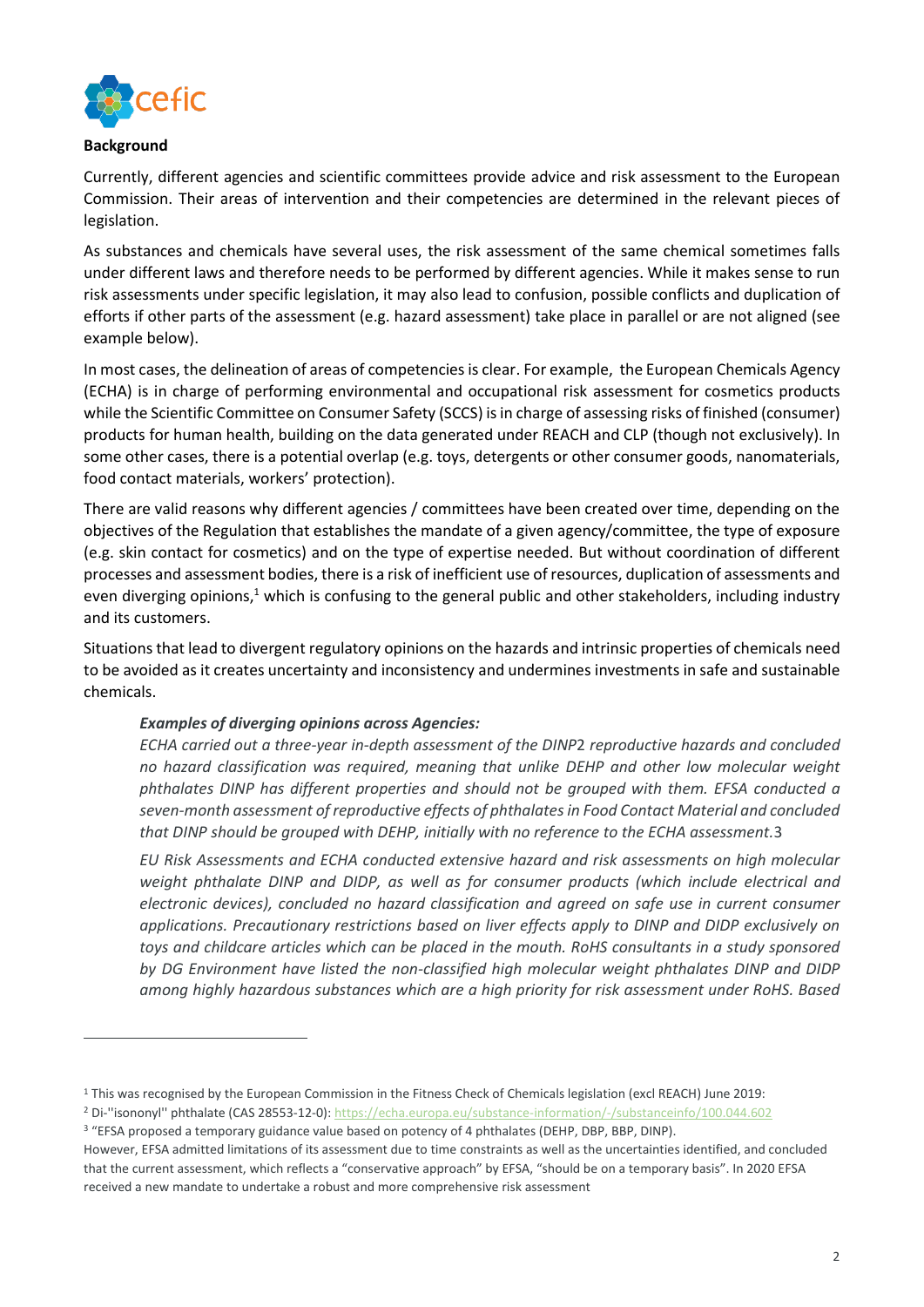

*on their recent hazard (2018) and risk (2013) assessments by ECHA, and at the request of industry, DINP and DIDP were removed from the draft priority list initially and then re-added with no justification and no reference to the extensive EU assessments which have been carried out during the past 20 years.*

*Another example of divergence is a case with Bisphenol A (BPA): there have been issues on the methodologies applied by ECHA vs Member States i.e. differences in the selection and assessment of studies.* 

Cefic proposes the following actions to optimise the process:

**1. Upfront close coordination of assessments across different DG's, Scientific committees, Agencies as well as Member States at European level**, to decide what is required, and who does what and when, including:

- Identification of priorities;
- Identification of substance(s) or groups of substances: Even though one substance is well defined and clear in many cases, there are situations where a specific form of a substance is approved or undergoes assessment in downstream legislation. For example, an approval as a food additive, cosmetic or as a food contact material may only apply to a specific form of a substance (e.g. nanomaterial form). The initial evaluation and substance identity need to be considered at the beginning of any assessment process;
- A clear scoping of the assessment and identification of the concern(s) one is seeking to address (e.g. risks to workers, risks to the aquatic environment, risks to consumers, oral exposure via food contact materials, ….); such scoping can include impact on circularity and extend to and align with waste streams;
- Analysis of risk management options and which sequence should be followed: A thorough review of existing assessments conducted for the same substance or group of substances, aimed at identifying previous regulatory conclusions that should be taken into account when examining the need for new regulatory initiatives;
- Planning of the different elements of the assessment(s): some parts will run sequentially, others in parallel;
- Assignment of responsibilities and indicative timeline: which Agency/Committee is doing what and when – taking into account legal mandates and expertise;
- Involvement of Member States in the expert working group with the European Commission and EU Agencies, as announced in the Chemicals Strategy for Sustainability;
- Alignment and coordination within the involved competent authorities of a Member State and across Member States to avoid parallel approaches in different legislative frameworks.

Note: this requires mechanisms to actively involve Member States as they can also take the initiative for assessments (e.g. under REACH following a substance evaluation a Member State can introduce different follow-up actions).

# **2. Ensure data exchange across Committees and Agencies** to avoid duplication of data submission

Submitted data (hazard and use) are tailored to a specific legal regime and are driven by the intended use and exposure (and potential risks) of a given substance. By using standardised IT formats and databases, data can then be easily accessed and exchanged, and compatibility should be guaranteed. Critical data would then become accessible to all parties involved in the assessment and the assessment would be based on a common dataset. For some legislations and specific assessments, the common dataset will still have to be supplemented with specific information. In addition, exchange of common data should ensure the use of most recent data.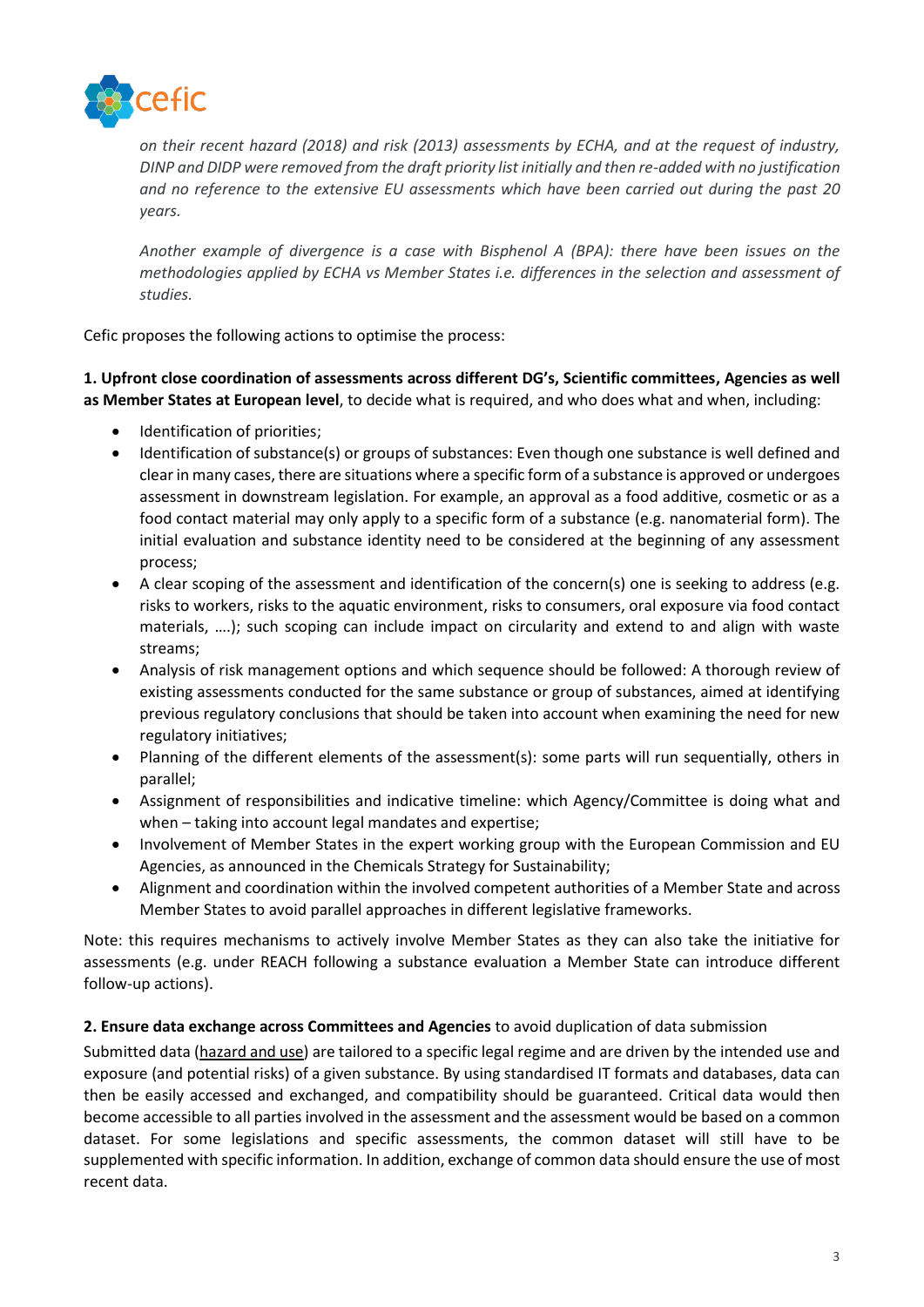

The following is important to note:

- Data exchange can only work if there is mutual acceptance of data across committees / agencies. For such exchange to work in practice, there needs to be an agreement on the format (e.g. robust study summaries in IUCLID format as currently done at ECHA).
- Committees are constituted of a fluid set of individuals with different expertise and comfort levels ("expert judgement" is prone to some subjectivity). Therefore, achieving 100% consistency on data interpretation and conclusions will be a challenge. To overcome this, some methodology alignment, such as an overarching guideline, is needed on application of weight of evidence (to include evaluation of study quality, robustness, reproducibility etc.), transparency, use of assessment factors (uncertainties assessment), interpretation of adverse effects, etc. As a general principle, one needs to ensure that best scientific principles are applied across committees/agencies. An independent review of available resources and committee expertise could be conducted.
- Some data are subject to compensation or qualify as confidential business information. This has to be safeguarded in the mechanism of exchange.
- Data may be difficult to interpret and data owners can contribute to better understanding.

### **3. One hazard assessment**

Hazard assessment starts with hazard identification. It includes identification of the relevant intrinsic properties of a substance and derivation of safe levels in studies. It would make sense if the hazard identification was centralised up to the point of classification and labelling, which constitutes the hazard identification conclusion. CLP Hazard identification should be done by one Agency, currently ECHA, based on the available data. Hazard data coming from tests performed according to realistic situations and relevant doses should prevail.

Hazard data can come from different sources, i.e. from the literature and from different regulatory requirements, depending on the intended use (e.g. plant protection products, biocides). Agencies and Committees should take into account all scientifically valid and validated information<sup>4</sup>, even if available under other legislative frameworks or Agencies.

The next step, hazard characterisation**,** may be harmonised as well i.e. selection of the key studies and points of departure (POD) for risk assessment (i.e. NOAEL, NOAEC, BMDL for the relevant routes of exposures and environmental compartments).

However, health-based guidance values (ADI, TDI, DNEL, OEL, MOE approach) may differ by purpose or use, according to the protection goal (e.g. assessment factors may differ for the occupational situation where justified by science based considerations on the needed level of protection; key is to have alignment on the POD).

Derived safe levels could be stored in a central repository making them available for (re)use among different assessment actors. This would increase transparency and justify each purpose and each choice of assessment factors.

<sup>4</sup> Example of quality scoring based on Klimisch I-II, method of assessing the reliability of toxicological studies mainly for regulatory purposes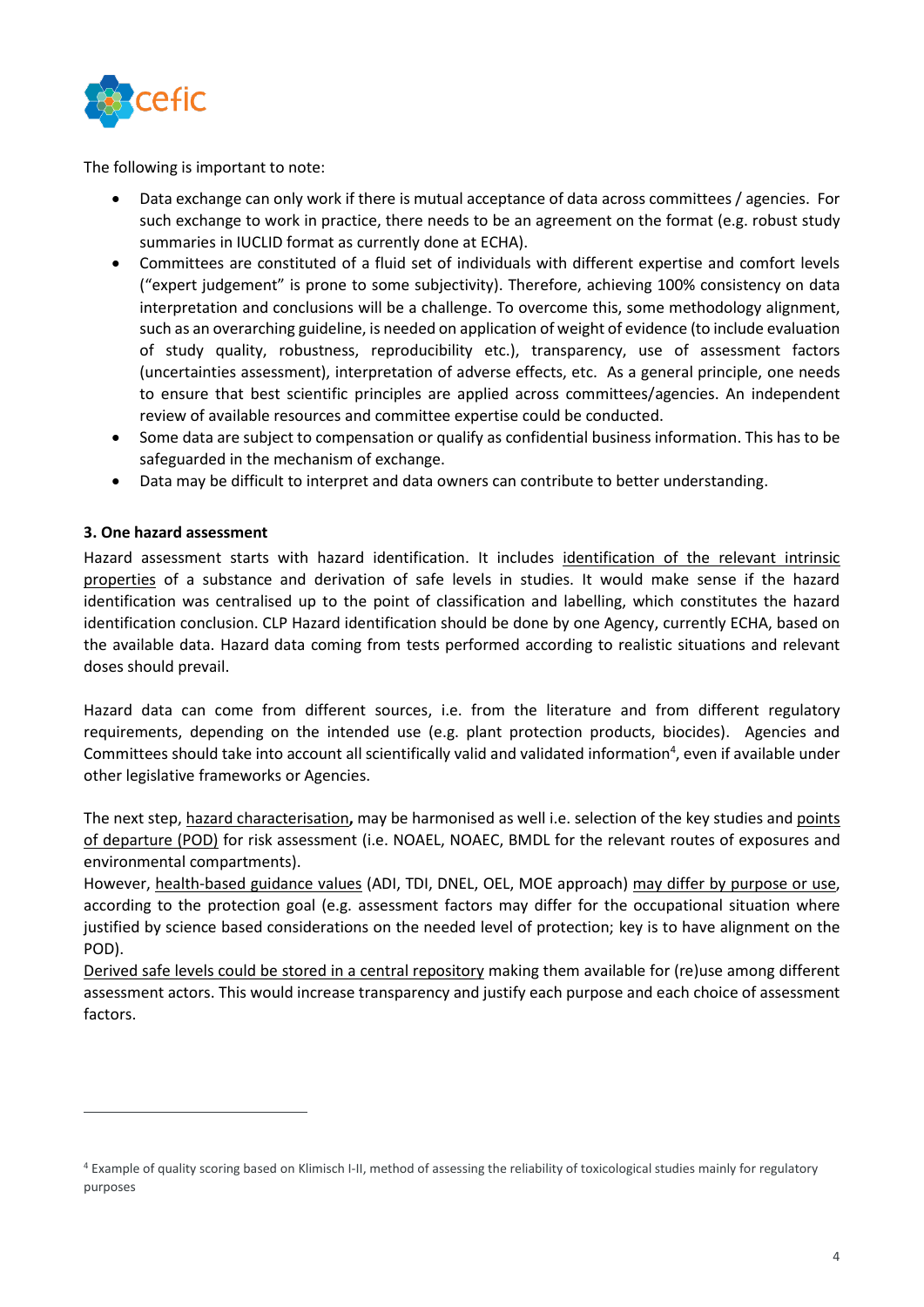

Decision on the hazard classification and the supporting documentation should be transparently available, also when the decision is that the substance does not require classification for a certain hazard if the data do not meet the classification criteria.

# **4. Only one risk assessment for specific use across legislation valuing existing expertise**

Risk assessment is use-specific and depends on applicable sector-specific legislation as it accounts for specific emission/exposure patterns during or after use. As a result, specific Operational Conditions /Risk Management Measures cannot be the same across sectors such as toys, food contact materials, biocides and industrial /professional uses. Thus, whereas conclusions from existing hazard and risk assessments should be considered, risk assessment and subsequent risk management should be managed by the most relevant Agency/Committee with appropriate expertise according to applicable sector legislation.

In this regard, it can be noted that REACH assessments cover the manufacture of substances, industrial use of substances, use of a substance in the manufacturing of an article, use in certain type of (consumer) formulations, the environment, whereas sector specific legislation covers, for example, cosmetics, toys, medical devices, food contact and specific topics such as water (re: Water Framework Directive), and further legislation covers waste.

While individual substance risk assessment is very specific, there can be common elements where alignment in approaches may be warranted, for example local effects versus systemic effects.

**5. Exposure assessment tools and methodology could also be centralised on a common platform,** for example by organising a tripartite workshop involving organisations that have actively contributed to such tools such as the European Centre for Ecotoxicology and Toxicology of Chemicals (ECETOC.) 5 The decision on under which framework a concern will be assessed should be transparent across all sectors.

# **6. Efficient risk management needs to be specific and tailored**

Following the risk assessment, the next step is to decide on the appropriate risk management measures to control the risk(s) which have been identified and relevant agencies and scientific committees to be involved. If the assessment leads to an identified risk, several options to control the risk should be explored depending on the intended use, volume and exposure as well as the respective legislative framework(s). The legislative framework to be used should be agreed in the overarching decision makers' group (see step 1). Input from stakeholders should be possible during that process.

#### **7. Increased transparency on the decisions and processes**

The decision on which substance and concern is/will be addressed in which legislation, including which risk management measures are envisaged, should be transparently available for all stakeholders (e.g. extended Public Activities Coordination Tool-PACT including other processes under different legislative frameworks outside the scope of ECHA). To increase predictability and trust in the decision-making process, the basis for the decision take should also be transparently documented, including those leading to no actions, for example a decision not to classify a substance if the classification criteria are not met.

<sup>5</sup> At an ECETOC Workshop "Advances in (Environmental) Exposure Modelling: Bridging the Gap between Research and Application.", participants agreed on the need for a platform for tiered exposure assessment and decision tree for model selection. Factsheet were also proposed to describe and facilitate selection of models. See ECETOC Report No. 35